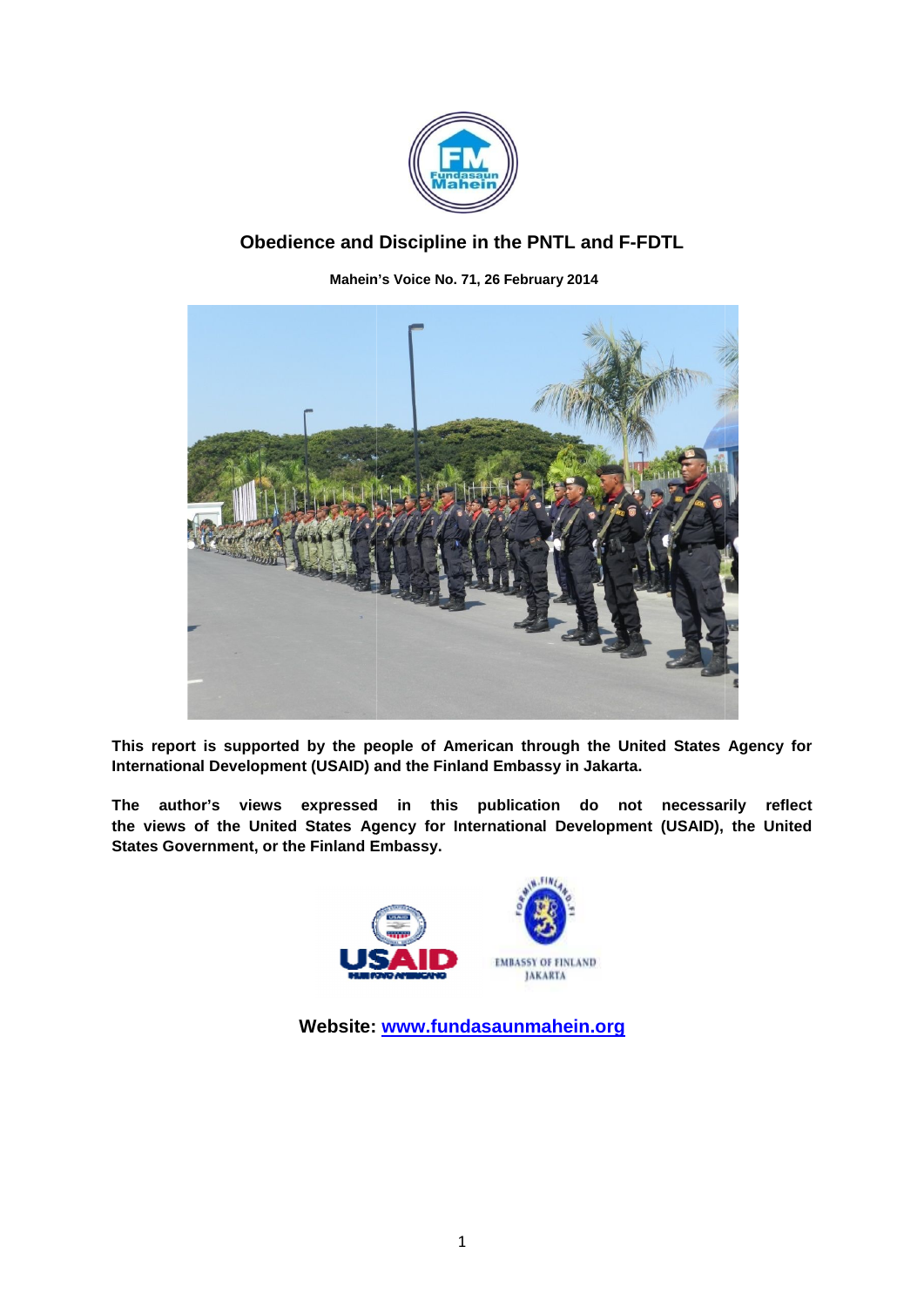### **Contents**

| <b>Introduction</b>                                        | 3  |
|------------------------------------------------------------|----|
| <b>Methodology</b>                                         | 4  |
| <b>Disciplinary Cases Involving PNTL and F-FDT Members</b> | 4  |
| a. PNTL Cases of Indiscipline                              | 4  |
| b. F-FDTL Cases of Indiscipline                            | 6  |
| Civilian Action against Members of the PNTL and F-FDTL     | 7  |
| <b>Conclusion</b>                                          | 8  |
| <b>Summary Recommendation</b>                              | 9  |
| <b>Bibliography</b>                                        | 10 |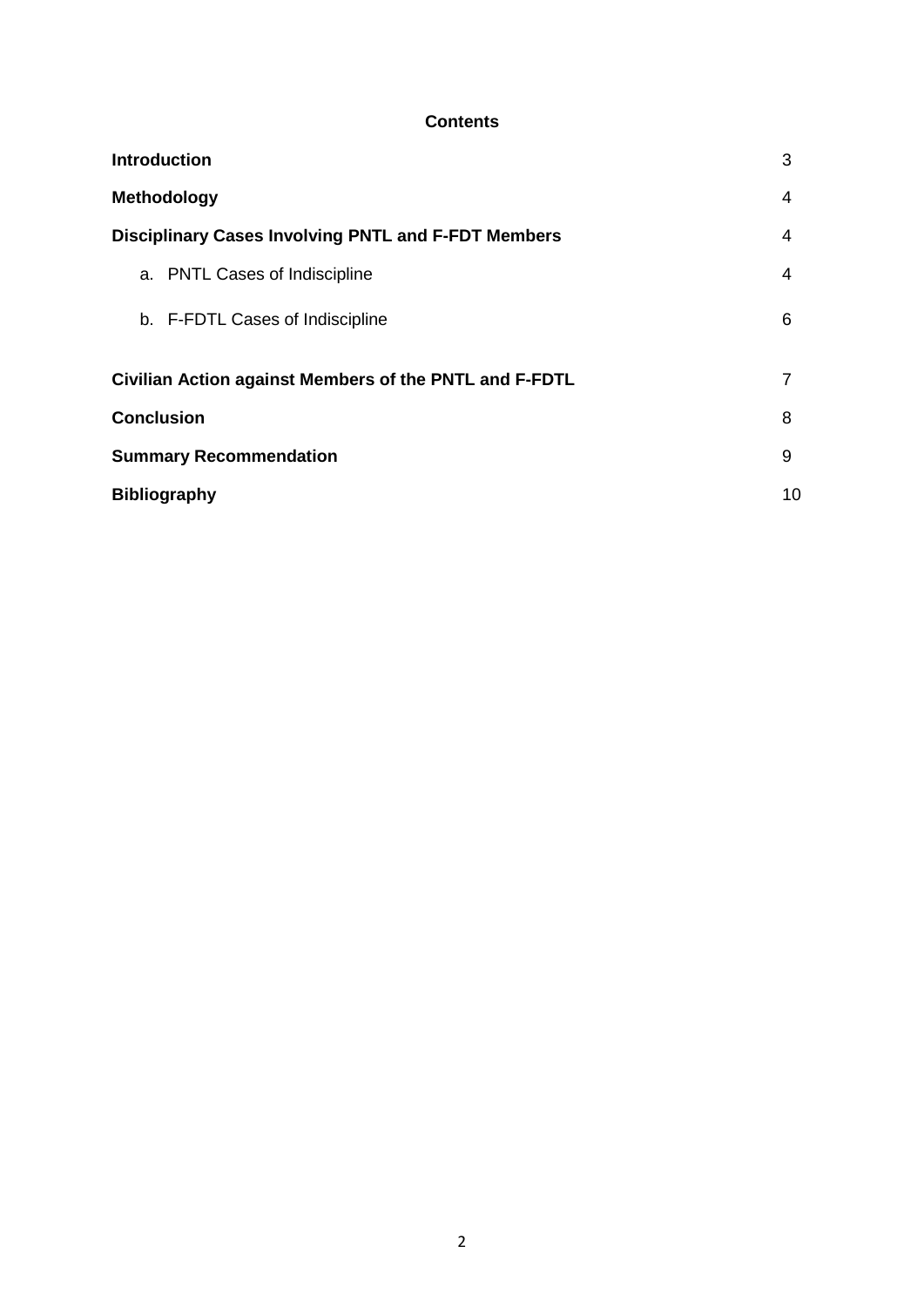### **Obedience and Discipline in the PNTL and F-FDTL**

*"Security forces should set an 'example of discipline' for the Timorese people, not be a force for of hurting and separating people." (Taur Matan Ruak).1*

#### **Introduction**

The actions of the PNTL and F-FDTL are regulated according to the law and other applicable regulations. The Organic law of the PNTL regulates PNTL protocol, including the PNTL Discipline Rules (PDR), which is meant to uphold PNTL discipline. The PDR states that discipline should be obeyed rigorously along with the general law and the other applicable PNTL regulations.<sup>2</sup> This message signifies the PNTL's primary responsibility to obey the law while it carries out its activities.

The F-FDTL's code of conduct is the Military Discipline Rules. This doctrine calls for respecting people's rights, adhering to the authoritative hierarchy, and sacrificing private interests for the greater good, as based on the constitution and other applicable laws. $^3$ 

MDR article 4 mentions "military duties", which include respecting civil authorities while also challenging them respectfully when necessary. It also states not taking any action that is not based on public morality, dignity, and military honor.<sup>4</sup>

Although the regulations are clearly outlined, some members of the PNTL and F-FDTL still disobey their duties by committing crimes. Some members have also been involved in violent activity and have demonstrated un-disciplined attitudes.<sup>5</sup> These transgressions often involve civilian youth, who will in turn seek to attack officers (with whom they had the disagreement or confrontational incident with) when they are off duty.<sup>6</sup> Civilian tension with security actors is exacerbated by their frustration stemming from unemployment. Even worse is when F-FDTL members confront each other in public and refuse to surrender to each other.

FM's monitoring of the PNTL and F-FDTL uncovered some incidents involving plans by civilians to kill or assault members of the PNTL and F-FDTL. Reports received by FM indicate that unknown civilians have killed some PNTL and F-FDTL members.

 $1$  Speeches of the President Taur Matan Ruak at the 13<sup>th</sup> Anniversary of the Transformation FALINTIL to F-FDTL.

<sup>2</sup> Decree Law No. 13/2004. (16 June 2004). Discipline rules of the National Police of Timor-Leste.

<sup>3</sup> Decree Law No. 17/2006. (8 November 2006). Military Discipline Rules.

<sup>4</sup> Decree Law No. 17/2006. (8 November 2006). Military Discipline Rules. Article 4

<sup>&</sup>lt;sup>5</sup> Dgx. (09 January 2014). Command of the F-FDTL will Dismiss Disrespect Members and Commit in Crimes. http://www.jndiario.com/2014/01/09/komandu-f-fdtl-sei-hasai-membrufaltador-no-komete-krime/

 $6$  Guterres, Frey. (18 February 2014). Adviser of the Office of the Republic President (ORP) Military House. Private Interview.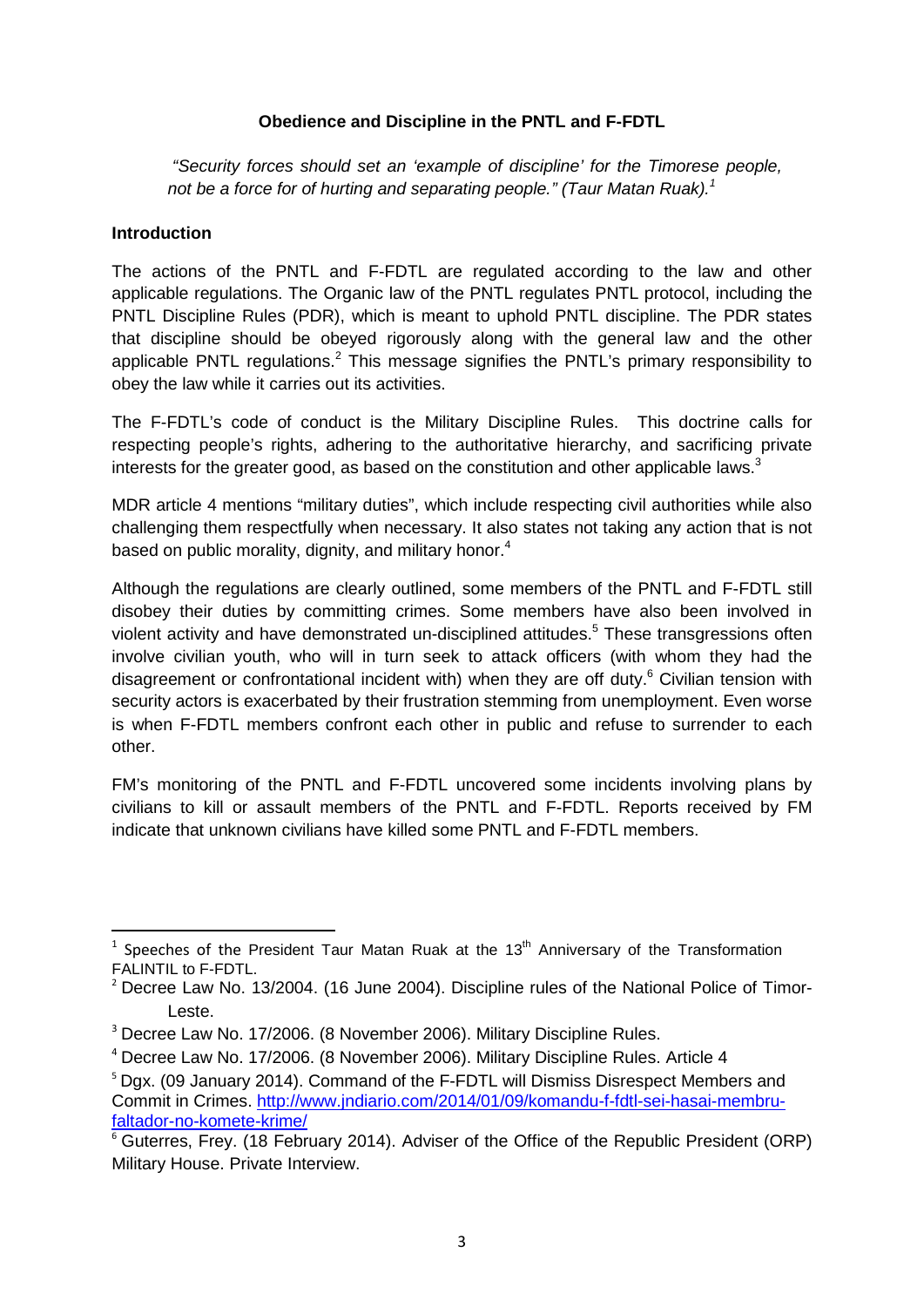# **Methodology**

The research conducted in the creation of this report was done utilizing a method called Security Sector Discussions (SSD). FM monitored instances in which civilians attacked or killed PNTL and F-FDTL members between 2011and 2013. FM also interviewed relevant authorities and gathered information from national and international media sources and governmental and NGO reports covering violence and crime committed by the PNTL and F-FDTL.

This report analyzes reasons "why civilians attack and kill PNTL and F-FDTL members", and the impact of these events on national stability. This report also seeks to explain the causes of violence and crime against security actors, as well as the effectiveness of the application of the disciplinary process within the PNTL and F-FDTL.

# **Disciplinary Cases Involving PNTL and F-FDTL Members**

# **a. PNTL Cases of Indiscipline**

FM received reports in December 2013 alleging that two members of the police task force physically hit some youth community members. The police officers were accompanied by the chief of the village, Akadiru Hun, and all three men appeared to be intoxicated.<sup>7</sup>

On the 14 of January 2014 in Zumalai district, a PNTL agent attacked 54 year-old Lucio Acau's, and then forced him to run from Raimea village to sub-district Zumalai with buffalo skin around his neck. This incident insulted the people of Raimea village by sending the message that people from Raimea are thiefs. $^8$ 

Another case involved PNTL member Boby Gonsalves (a Compania Seguransa Pesoal-CSP member). On January 25<sup>th</sup> 2014, Gonsalves used his gun to shoot his girlfriend in his house in Delta, Fomento. 9

In responding to the case, Superintendent Chief Afonso Dos Santos explained that any PNTL members involved in such acts should be disciplined and receive justice for their actions. Because the law prohibits PNTL officers from using unauthorized violence in any instance, and prohibits the use of guns while off duty, Gonsalves clearly violated the law on more than one count.<sup>10</sup>

A report released by HAK Association and the Voice of Human Rights highlighted more cases of PNTL violence in 2013. One case involved a PNTL officer stationed in Alieu, who

 <sup>7</sup> Belun, atRes. (December 2013). Revise the Situation of December 2013.

<sup>&</sup>lt;sup>8</sup> Azu. (14 January 2014). Mauluta: Interfere the Problem. Timor Post Newspaper

<sup>&</sup>lt;sup>9</sup> Flo. (03 February 2014). Honor to FALINTIL. Jornal Timor Post.

 $10$  MJ6. (31 January 2014). Case of A CSP member is on the Justice Process. Timor Post. Newspaper.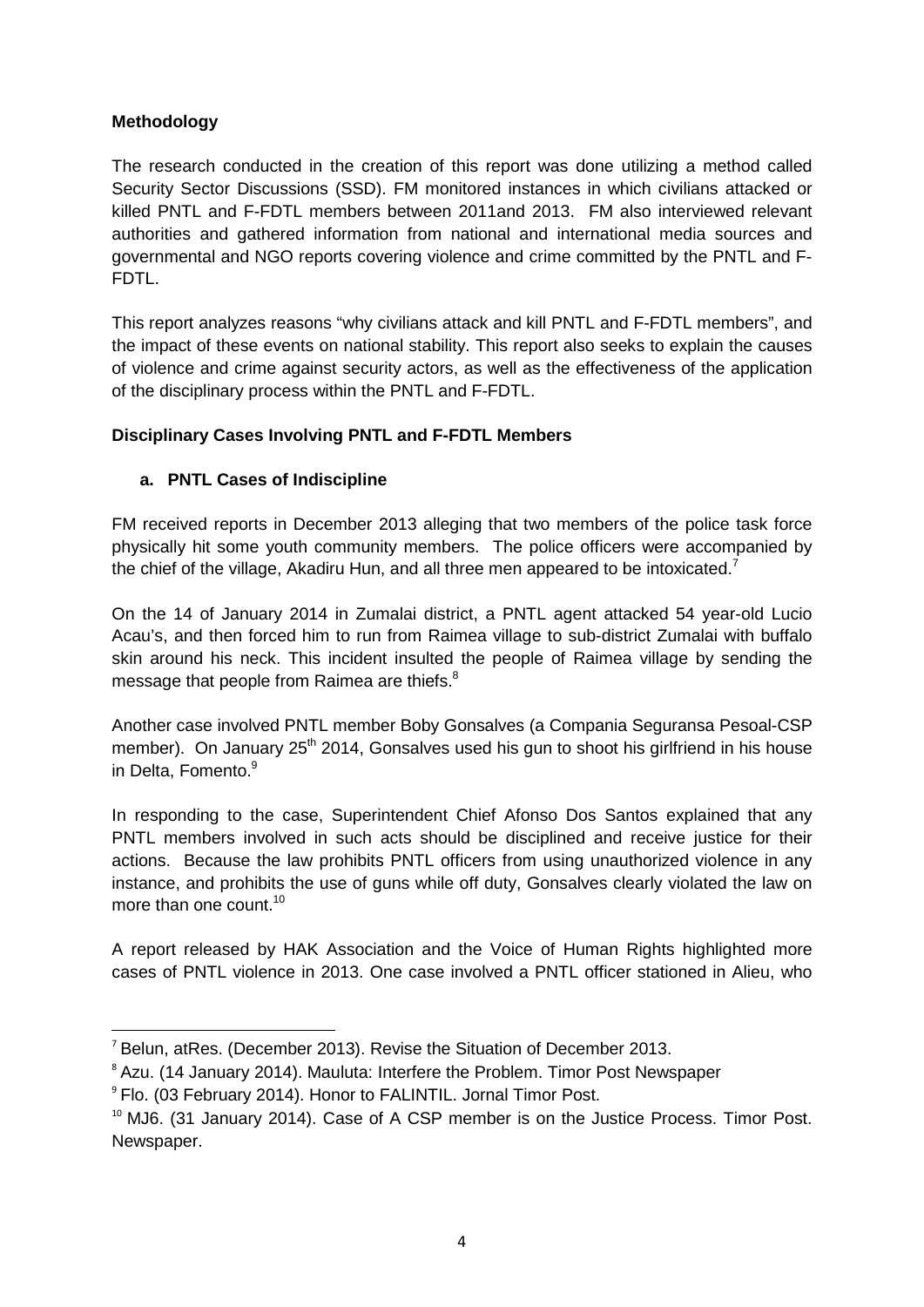captured and physically and verbally assaulted 4 youth on the 27<sup>th</sup> of April 2013.<sup>11</sup> In another incident, a PNTL officer In Baucau district used his gun to knock out a man, and then carried the victim to the PNTL headquarters and detained him all night without cause.<sup>12</sup>

Alarmingly, cases such as these are a monthly occurrence. While the media or civil society organizations report some cases, many others go unreported and unpublicized. Civil Society Organization Belun reported on a case where a PNTL member shot a disabled person in the sub-district of Dom-Aleixo in January 2013.<sup>13</sup>

Another case occurred in Dili in January 2013, in which a police officer dressed in civilian clothes forced a young man out of his house to confront him over a personal dispute. Yet another case in Vera Cruz sub-district involved a drunken policeman who used tear gas on an old man and hit him in his face.<sup>14</sup>

An Ombudsman's report mentioned that there was a high number of violent cases involving PNTL members in 2013: there were 49 cases of human rights abuses committed by the PNTL, including two cases involving local authorities. According to the ombudsman, about 27 of the stated cases involved hitting, kicking, or punching. In addition, there were 3 recorded cases of sexual abuse, 9 cases of capture and illegal imprisonment without cause, and 2 cases of random illegal shootings.<sup>15</sup>

The director of HAK Association, Manuel Monteiro, has confirmed that cases of crime and violence committed by members of the PNTL this year are reduced in comparison with the last three years.<sup>16</sup> Police action thus far has been based on the existing legal procedures, but police have had to take less action as fewer serious crime offences have been reported in the last few months.<sup>17</sup>

PNTL members continue to commit crimes because of social and personal problems. The pace of development within the PNTL, which is moving quite slowly, may exacerbate these problems. Some PNTL members come from backgrounds of disadvantage or minimum education: some members' highest level of education is elementary school, and other members are war veterans, ex-POLRI officers (Indonesian police), and others.<sup>18</sup> A lack of knowledge about the law, along with inadequate training and a weak emphasis on

 $11$  HAK Asosiasaun. (May-July 2013). Facts of the Human Rights Situation May – July 2013. Voice of Human Rights

 $12$  HAK Asosiasaun. (May-July2013). Facts of the Human Rights Situation May – July 2013. Voice of Human Right

<sup>&</sup>lt;sup>13</sup> Belun, atRes. (February 2013). Revise the Situation of January -February 2013.

<sup>&</sup>lt;sup>14</sup> Belun, atRes. (February 2013). Revise the Situation of January -February 2013

<sup>&</sup>lt;sup>15</sup> Max. (24 January 2014). Many of the PNTL Members Committed in the Human Rights Violence.http://www.diariutimorpost.tl/berita-856-membru-pntl-barak-kometeviolasaun-diretus-umanus.html

<sup>&</sup>lt;sup>16</sup> Monteiro, Manuel (30 January 2014). Private Interview.

 $17$  HAK Asosiasaun. (October 2013). Facts of the Human Rights Situation August – October 2013.

<sup>&</sup>lt;sup>18</sup> Monteiro, Manuel (30 January 2014). Private Interview.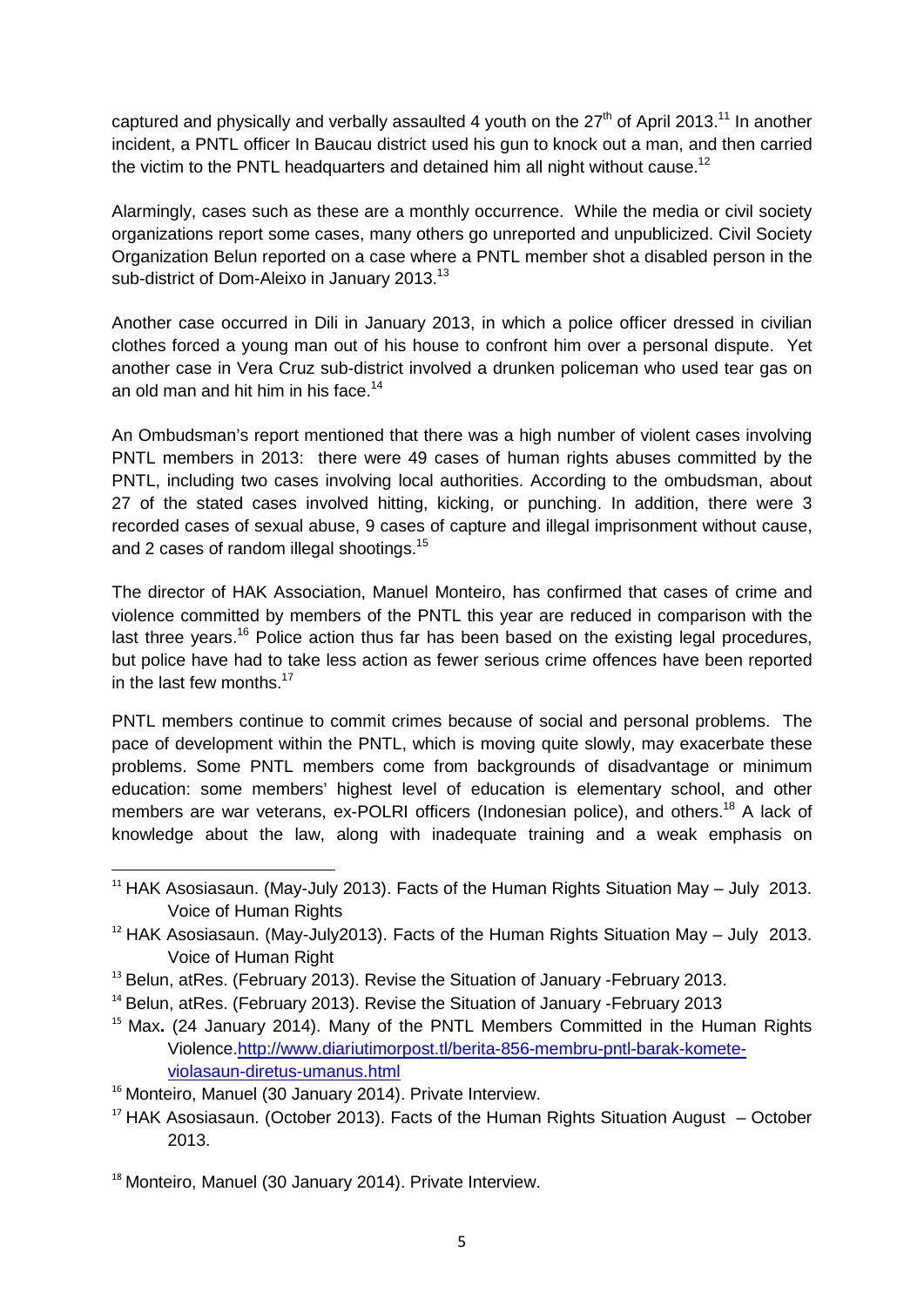implementing the letter of the law encourages PNTL members disobey PNTL regulations and protocol.

If these problems continue to persist on an annual basis, they can present a challenge for the development of the PNTL, make it harder to reduce the level of violence committed by PNTL members.

The PNTL commander of the justice department, superintendent chief Carlos Jeronimo, confirmed that seven PNTL members are in the process of dismissing their disciplinary charges in relations with cases of regulation breaches they committed.<sup>19</sup>

# **b. F-FDTL Cases of Indiscipline**

On January 24 2014, before the joint ceremony between FALINTIL and the F-FDTL, some F-FDTL members from the naval division attacked two youths in Tower nightclub.<sup>20</sup> This incident became the a central topic within the speeches of president Taur Matan Ruak and major General Lere Anan Timor during their speeches during the  $13<sup>th</sup>$  anniversary of FALINTIL's transition to the F-FDTL, at the General Headquarters in Fatu Hada, Dili. Dili.

In his speech, president Taur Matan Ruak said that the F-FDTL should "become a symbol and presence for national stability and development, through self-improvement, in order to serve the people and the country and become an example for other security entities, not to fight or become enemies with the people of this country".<sup>21</sup> Major general Lere Anan Timur reinforced in his speech that the F-FDTL "should practice maturity and discipline to be a professional force", as well as demonstrate a spirit of nationalism and patriotism.<sup>22</sup>

The Military Discipline Rules (MDR) is a guide for F-FDTL members to follow when assigning their daily duties. The F-FDTL should serve as an example for the public by displaying maturity of discipline in order to guarantee the security and development of the country in the future. However, such a display of maturity and discipline has not yet been applied consistently in the field. Illegal actions and cases of violence are still committed by members of the F-FDTL.

There are six cases of indiscipline committed by F-FDTL members, including two cases committed by F-FDTL against the local authorities, as based on the ombudsman's report from  $2013^{23}$ 

<sup>&</sup>lt;sup>19</sup> Sonia Ferreira. (28 January 2014). 7 of PNTL Members is in Dismiss Process. STL **Newspaper** 

 $20$  Alm. (30 January 2014). Two youths hit by the member of F-FDTL. NP urges to apply the Penalty. Diario Newspaper.

 $21$  Flo. (03 February 2014). Honor to FALINTIL. Jornal Timor Post.

 $22$  Flo. (03 February 2014). Honor to FALINTIL. Jornal Timor Post.

<sup>&</sup>lt;sup>23</sup> Max. (24 January 2014). Many of the PNTL Members Committed in the Human Rights Violence.http://www.diariutimorpost.tl/berita-856-membru-pntl-barak-komete-violasaundiretus-umanus.html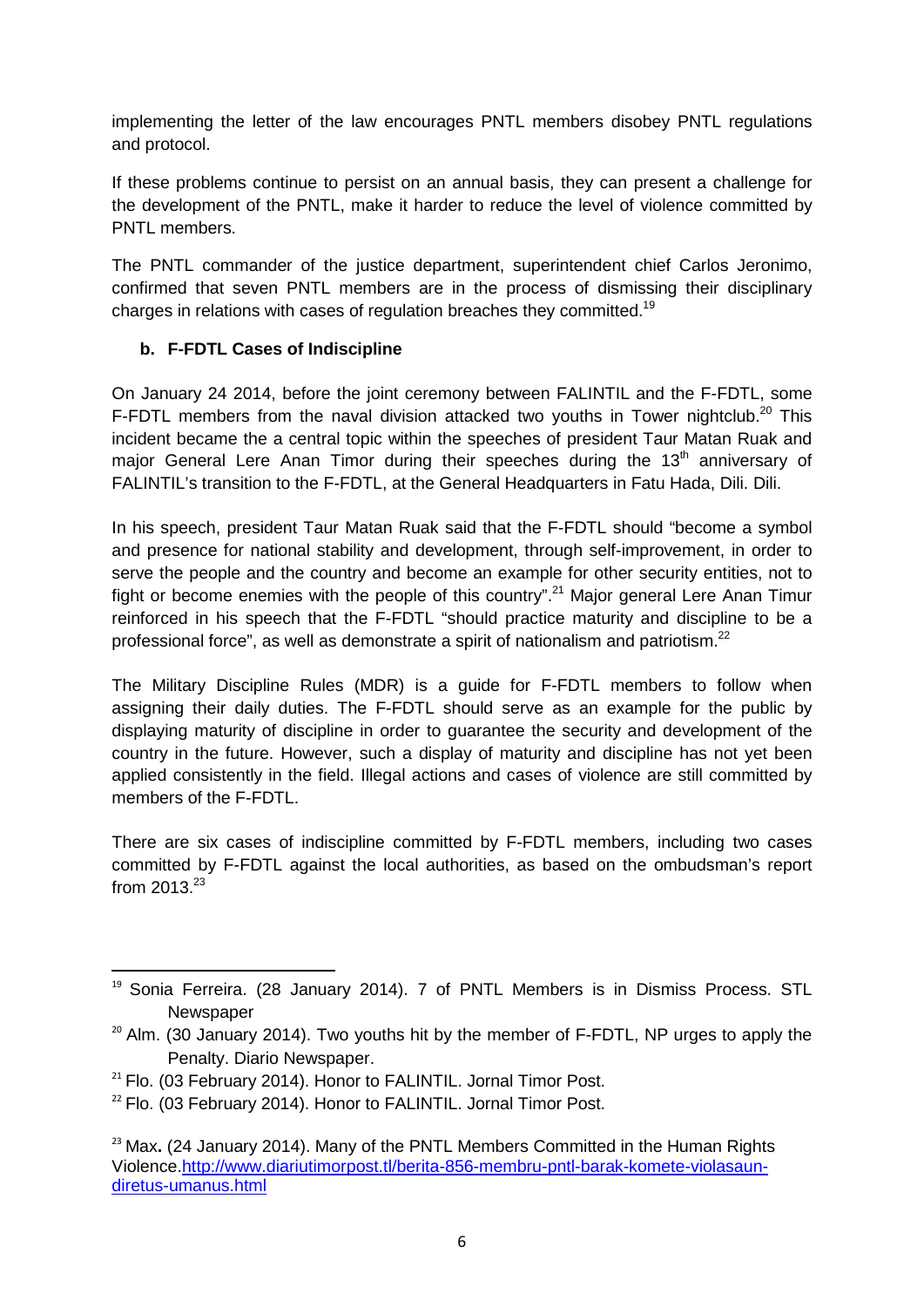Report from national organizations also recorded violence and criminal cases committed by F-FDTL members during 2013. In January, one F-FDTL member hit a man in his house in Maubisi sub-district, because the man hit the village chief. In February an F-FDTL member physically dominated a youth while using his LAPTOP at an Internet Café. $^{24}$  In another incident, an F-FDTL member along with a group of his colleagues attacked a man and his wife inside their home. This attack apparently took place because the perpetrating F-FDTL member suspected the man of stealing fish from him.<sup>25</sup>

Between July and August of 2013, an F-FDTL member attacked the PNTL commander in Bobonaro district after the commander stopped him for not wearing a helmet and checking the documents of his motorbike.26 Another case took place in December 2013, when one F-FDTL member hit and injured the owner of a shop in Colmera because the owner did not reduce the price of his merchandise. Additionally, in Oe-Cusse, an F-FDTL member hit two men and a woman because they threw dirt on a grave belonging to the family of an F-FDTL member.<sup>27</sup>

Another troubling aspect of cases of disobedience committed by PNTL and F-FDTL members is that they often leave a bad impression on members of the public. Civilians who are victims of violence at the hands of PNTL or F-FDTL members sometimes recruit others to attack the PNTL or F-FDTL members who assaulted them while they are on vacation or on off-duty hours.

# **Civilian Action against Members of the PNTL and F-FDTL**

The first recorded civilian attack against a security force member took place in Tashilin village, sub-district of Zumalai Covalima district, where unidentified perpetrators killed a PNTL member. PNTL agent Augusto Paolo Dos Santos came from Zumalai to his house, where he saw a group hit a youth in the street. In response, he attempted to help the youth and was stabbed by the group in his stomach and neck, and was hit an iron bar.<sup>28</sup> In another case, an unknown group assaulted and stabbed sergeant Armindo on December 29, 2013 in Bacau sub-district of Baguia.<sup>29</sup>

Some members of the F-FDTL have been killed by unidentified perpetrators. One such case involves F-FDTL member Sabino Ximenes, who was killed by unknown assailants in November 2011. He was killed after returning from Metinaro, and his body was thrown into the sea before being recovered in the area of Metiaut beach. In another incident, F-FDTL member Damião Soares was killed by his wife (assisted by her younger brother) on

 $24$  Belun, atRes. (July–August 2013). Revise the Situation of January -February 2013.

<sup>&</sup>lt;sup>25</sup> Belun, atRes. (January 2013). Revise the Situation of January 2013.

<sup>&</sup>lt;sup>26</sup> Belun, atRes. (July–August 2013). Revise the Situation of July -August 2013.

 $27$  Belun, atRes. (December 2013). Revise the Situation of December 2013.

<sup>&</sup>lt;sup>28</sup> CJITL. (16 August 2011). Confrontation in Zumalai Resulted A PNTL Dead no Joven and A Youth get Serious Injury http://cjitl.org/cjitltimor-today/cjitl-breaking-news/709 konfrontasaun-iha-zumalai-rezulta-pntl-1-mate-no-joven-1-kanektodan

 $29$  Fundasaun Mahein. (09 January 2014). Up-date of the Security Sector in Timor-Leste: TentativeotheNationaStabilitySince2014.http://www.fundasaunmahein.org/2014/01/09/u p-date-siguransa-iha-timor-leste-tentativa-estabilidade-nasional-hahu-2014/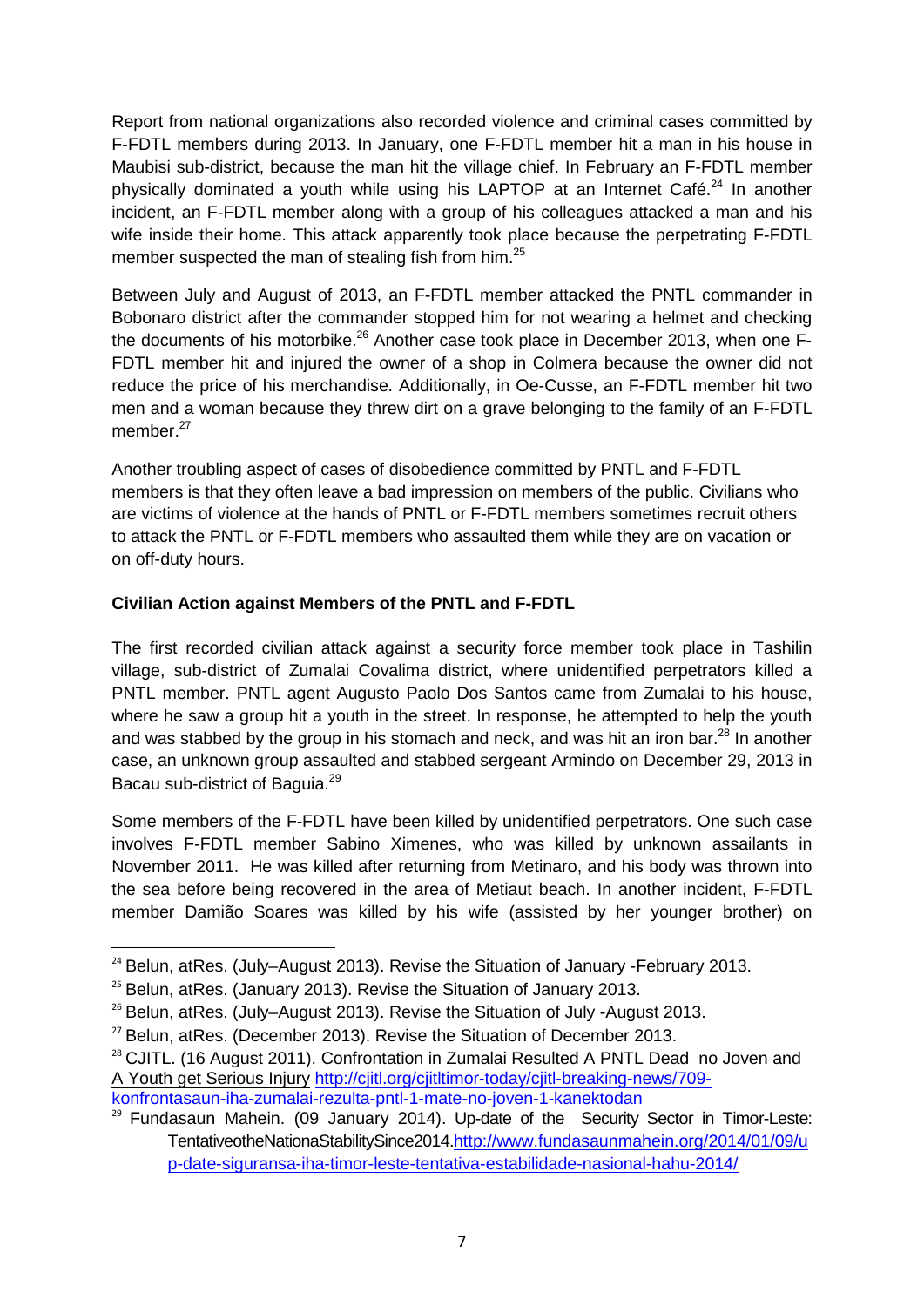November 25 2011, at 10:00 PM in Comoro village, Dom-Aleixo sub-district, Dili. Additionally, unidentified perpetrators in Maliana sub-district killed F-FDTL member Sebastião Borges Marques on the 24<sup>th</sup> of June, 2012.

One last incident took place on the morning of Sunday August 12, 2012, at 4:00AM in the morning, when an unidentified group attacked F-FDTL second lieutenant Cristovão da Silva "Kiki Lai". Lieutenant Silva died on August  $20<sup>th</sup>$  2012 at 7:00AM at the National Hospital Guido Valadares (NHGV), in Bidau Dili.

According to FM's monitoring, suspects have been arrested and sent to prison for involvement in some of the cases mentioned above, while other cases remain entirely unresolved. The suspect accused of killing F-FDTL member Sebastião Gomes in Maliana has been arrested and detained in prison. In the case of F-FDTL member Damião Soares, who was killed by his wife accompanied by her younger brother, the police have not yet been able to gather enough incriminating evidence.

Another case that has not yet been resolved (and is still being investigated) is the 2011 Metiaut case. Superintendent Calistro Gonzaga has explained that the suspect has not yet been found and that the investigation is still ongoing. Superintendent Calistro Gonzaga also explained that the case is quite hard to solve because of a lack of evidence and information.

The murder of second lieutenant Cristovão Borges Marques in Santa Cruz has also not yet been solved, and is still being investigated. The commander of the Criminal Investigation Service (CIS) has stated that they were conducting the investigation because the case was not presented to the district police station. The people of Murak hamlet have had a "Koremetan" feast on Saturday August 11, 2012. An F-FDTL member participating in the feast drank wine with colleagues before returning to Kaikoli to visit his family at 4:00AM. At some point, youths from Kintal-Bot raided the feast. Former hamlet chief Martinho Casmiro called F-FDTL member Cristovão for support and to prevent the confrontation from escalating. However, Cristovão was attacked and killed by the group after arriving at the scene.

# **Conclusion**

Actions of PNTL and F-FDTL members are regulated under the PNTL Discipline Rules (PDR), and the Military Discipline Rules (MDR), respectively. PDR and MDR rules regulate the actions of the PNTL and F-FDTL, in addition to other applicable laws. Hence, some of the cases mentioned in this report involve member of the PNTL or F-FDTL who disobeyed PDR or MDR regulations.

Members of the PNTL and F-FDTL sometimes display public brutality, such as hitting people of displaying an un-professional attitude while in public. For example, a case of such misconduct could take place in a bar.

FM is concerned that the public will lose confidence in the PNTL and F-FDTL because of the disorderly behavior displayed by some members from each institution. Some community members may have a negative reaction to these actions and even seek reprisal action. FM's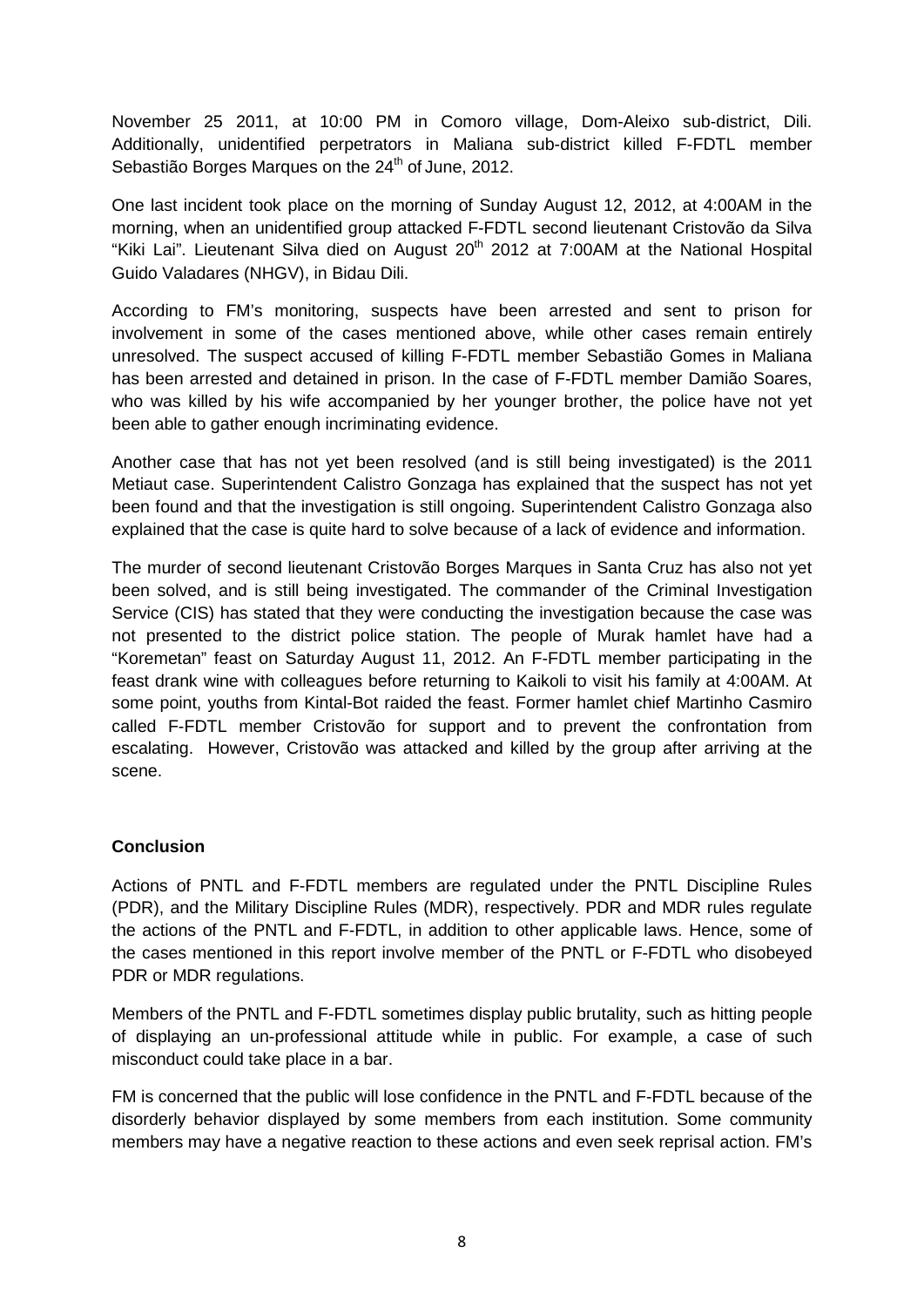monitoring has shown that members of the PNTL and F-FDTL have been attacked and killed by community members because of their disrespectful attitudes against the community.

### **Summary of Recommendations**

- 1. Recommend to the Ministry of Defense and Security and the Secretary of State for Defense and Security to focus on the development of the F-FDTL, particularly in the human resources department, in order to support a positive attitude for the members.
- 2. Recommend to the PNTL and F-FDTL command to strengthen the application of disciplinary law and apply serious disciplinary action against PNTL and F-FDTL members who commit violent acts.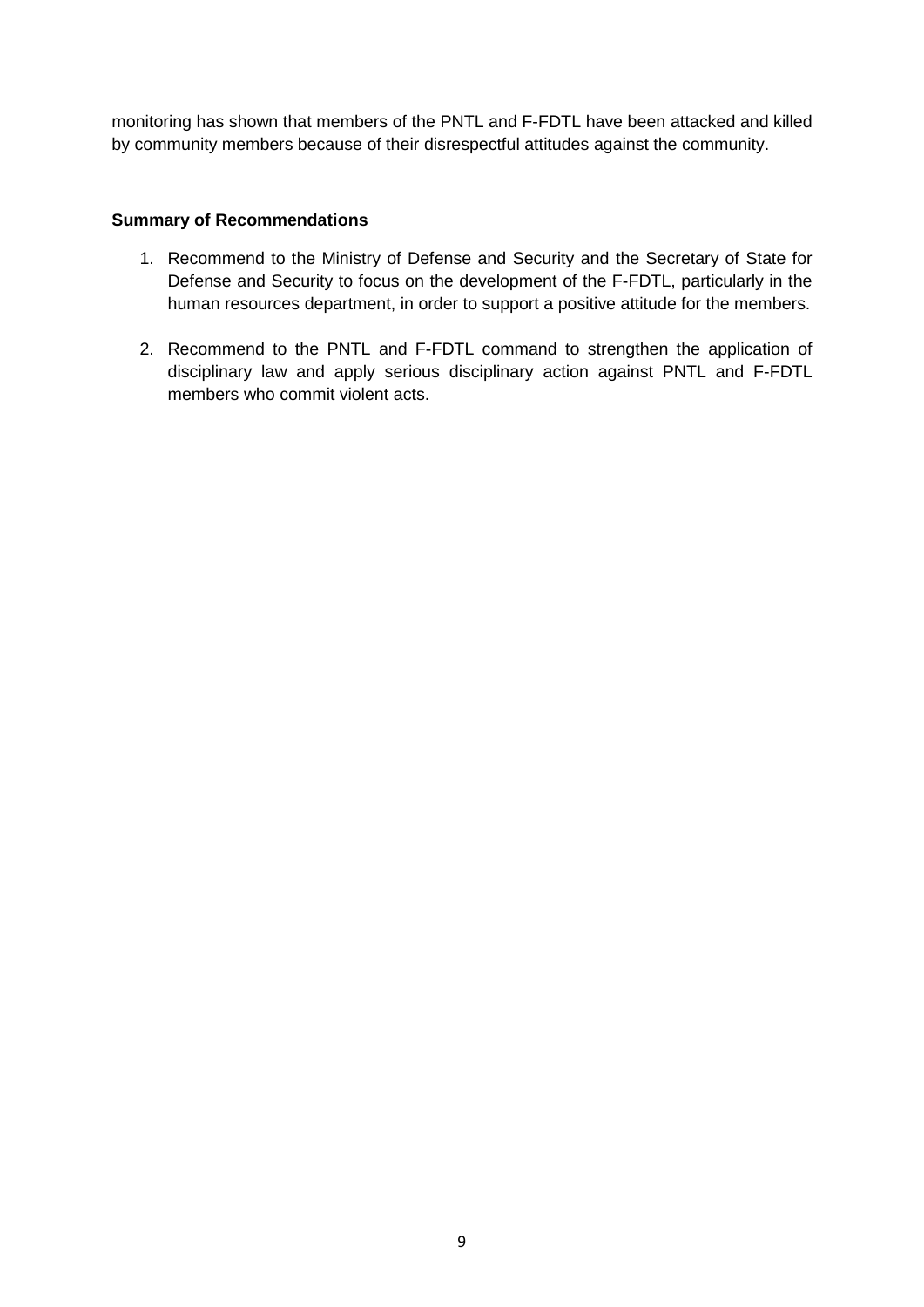#### **Bibliography**

- HAK Asosiasaun. (October 2013). Facts of the Human Rights Situation August October 2013.
- Azu. (14 January 2014). Mauluta: Interfere the Problem. Timor Post Newspaper.
- Alm. (30 January 2014). Two youths hit by the member of F-FDTL, NP urges to apply the Penalty. Diario Newspaper.

Belun, atRes. (February 2013). Revise the Situation of January -February 2013.

Belun, atRes. (July–August 2013). Revise the Situation of July-August 2013.

Belun, atRes. (December 2013). Revise the Situation of December 2013.

CJITL. (16 August 2011). Confrontation in Zumalai Resulted A PNTL Dead no Joven and A Youth get Serious Injury http://cjitl.org/cjitltimor-today/cjitl-breaking-news/709-konfrontasauniha-zumalai-rezulta-pntl-1-mate-no-joven-1-kanektodan

- Diario Online (07 October 2013). Member of the F-FDTL 175 Hands Over Attribute of Martial Arts. www.jndiario.com/2013/10/07/membru-f-fdtl-175-entrega-atributu-artemasiais/
- Decree Law No. 13/2004. (16 June 2004). Discipline rules of the National Police of Timor-Leste.

Decree Law No 09/2009. (18 February 2009). Organic Law of PNTL.

Dgx. (09 January 2014). Command of the F-FDTL will Dismiss Disrespect Members and Commit in Crimes. http://www.jndiario.com/2014/01/09/komandu-f-fdtl-sei-hasaimembru-faltador-no-komete-krime/

Decree Law No. 17/2006. (8 November 2006). Military Discipline Rules.

Do Rego, Claudio. (12 February 2014). Private Interview.

- Fereira, Sonia (16 January 2014). 801 of the PNTL Members, Handed Over the Attributes of Martial Arts. http://jornal.suara-timor-lorosae.com/membru-pntl-801-entrega-atributuarte-marsiais/
- Fundasaun Mahein. (09 January 2014). Up-date of the Security Sector in Timor-Leste: Tentative of the National Stability Since 2014. http://www.fundasaunmahein.org/2014/01/09/update-siguransa-iha-timor-leste-tentativa-estabilidade-nasional-hahu-2014/

Flo. (03 February 2014). Honor to FALINTIL. Jornal Timor Post.